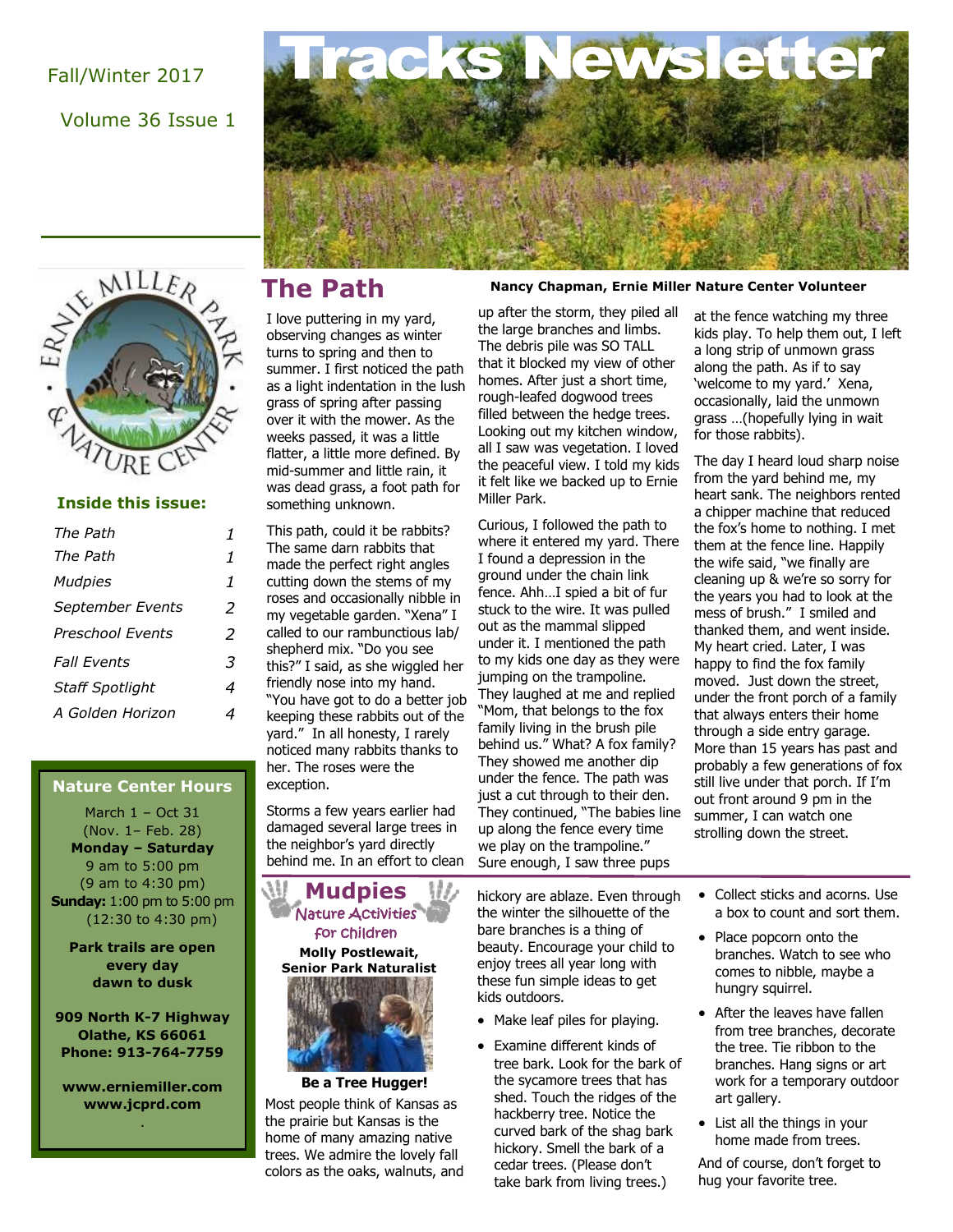# **September Programs**



**Yoga: Green at Heart** (Ages 16 & older) **Wednesdays, Sept. 6 - Oct. 25 6:00-7:30 pm** Come try yoga at the Nature Center. This class will focus on gentle stretching, serenity, and rejuvenation and will be tailored to individual abilities. Please bring your mat to class. **Registration required.** 8 - 90 min. sessions - \$56/\$62 nonresidents. **Barcode:** 40017

**Monarch Migration & Tagging** (50's Plus) **Wednesday, Sept. 20, 10:00-11:30 am** Be a part of one of the world's greatest migrations. Learn about the incredible journey of these butterflies while engaging in a tagging demonstration. Receive three tags to tag butterflies in the park or in your own yard. Bring your walking shoes and enjoy the trails after the event. This event is through JCPRD's 50's plus programming. \$15 per person. **Barcode**: 40410

**Fishing: Family Night** (All Ages) **Friday, Sept. 22, 5:30-6:30** Join us for a family fun night of fishing. Dinner of hotdogs, chips, and apples will be provided from 5:30 to 6 pm. Fishing at the Catfish pond from 6 to 7 pm with boats available. We will end the evening roasting marshmallows at a campfire from 7 to 7:30 pm. Staff will assist with boats and can help with basic fishing questions (life vests must be worn). Bring your own pole and tackle or we can provide a fishing pole. We will also provide bait and marshmallows. Participants age 16 and older are required to have a Kansas fishing license. Licenses will not be sold on site. Program fee is nonrefundable. Parents need to be able to assist their children with fishing. Earns JCPRD U Environmental Credit. \$10/\$11 nonresidents; including adults **Barcode:** 39839

**Flight of the Monarch** (Recommended for ages 8 & up; children accompanied by an adult per group of 5) **Saturday, Sept 23, 10:00-12:00 pm** Help scientists to better understand the Monarchs' migration to Mexico by tagging and releasing them. Remember to wear long pants. Earns JCPRD Environmental Credit. **Registration Required.** Registration for this event closes Sept. 21. \$5 per person (including adults) paid in advance, \$7 onsite day of event (If space is available) **Barcode:** 39971





**Cub Scout Bear Adventure** (must be accompanied by 1 adult per group of 5) **Saturday, Sept. 30, 10:00- 12:00 pm** Learn about extinct and endangered animals. Smell and taste herbs and plant an herb to take home. You will meet all of the requirements for the Fur, Feathers, and Fern Adventure Badge. Registration Required. \$5 per person paid in advance. \$7 per person on site day of event. (If space is available) Barcode: 39973

**Yoga & Climbing** (Ages 16 & Older) **Saturday, Sept. 30 1:00-4:00 pm** Unleash your inner daredevil with a yoga and climbing experience at **TimberRidge Adventure Center**. Use the power of ancient yoga movements to become a warrior on our Hawk's Nest, the 40 foot climbing wall. This session is open for beginners or experienced, you choose your level of challenge. Participants will need to supply a sack lunch. For more information contact Park Naturalist Molly Postlewait (913) 826-2804 or molly.postlewait@jocogov.org. Earns JCPRD U Mindfulness Credit. **Registration Required.** \$30/\$33 nonresidents **Barcode:** 40021

# **Preschool Programs**

**Preschool Twilight Hike** (Ages 2-6 with Adult) **Friday, Sept. 15 & 29, 7:00-8:30 pm** Explore the trails as the sun sets. Listen for the nocturnal sounds of a cricket's chorus and a barred owl's call. Participants should bring a flashlight. Earns JCPRD U Physical Credit. \$7/\$8 nonresidents per person (including adults). **Reservation Required. Barcode:** Sept. 15: 39922; Sept. 29: 39923

**Animal Tales,** (Ages 2-6 with Adult) **Wednesdays, 10:30-11:00 am** Visit the Nature Center for stories, songs, and animals. Children must be accompanied by an adult. \$2 per person (including adults). Paid at site.

- -

9/20 Johnny Appleseed 10/18 Bats & Night Flight 11/15 Turkey Time 10/4 Spider Surprise 11/1 Fall Sights & Sounds 12/6 Mrs. Claus Reads

12/20 A Visit with Santa



**Nature Time Yoga** (Ages 2-6 with Adult) **Wednesdays; 10:30-11:00 am** Join the Nature Center staff as parents/adults and children act out stories with animal and yoga movements that encourage creativity & coordination. See a live animal every time. All children must be accompanied by a participating adult. \$2 per person (including adults). Paid at Site. Sept. 27; Oct. 11; Oct. 8; Dec. 13

**To register for our programs visit jcrpd.com and search using the barcodes or call (913) 831-3359.**

**For full descriptions, visit our Events Calendar at erniemiller.com or call (913) 764-7759.**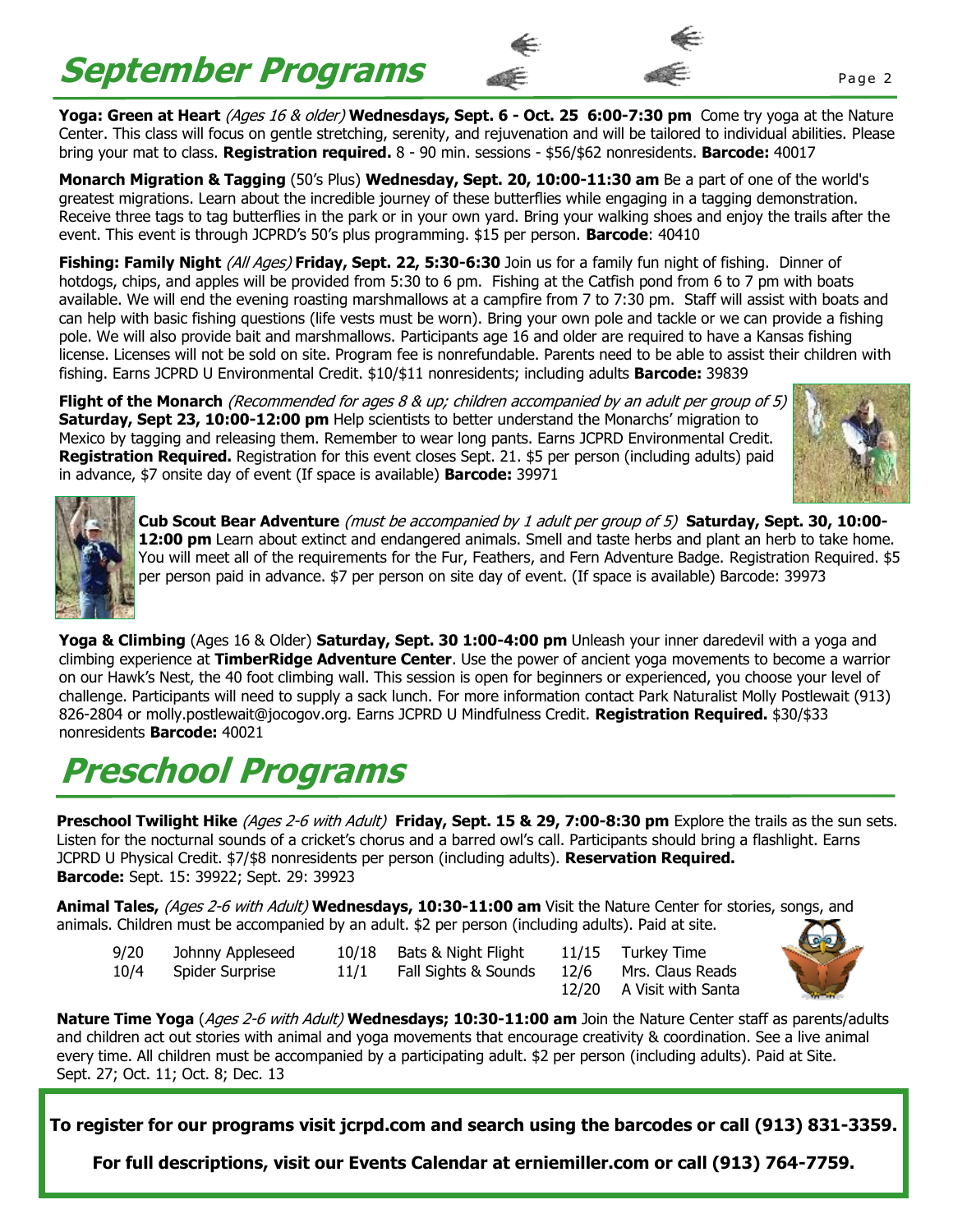**October Programs**  $\bullet$  **Programs** 



**Whimsical Woods** (Ages 11 & under; must be accompanied by 1 adult per group of 5) **Saturday, Oct. 7, 1:00-4:00 pm** Meet with the Good Fairy and her Forest Friends. Live animals, stories, songs, and surprises will highlight childhood favorites. Group sessions begin every 15 minutes with program length approximately 1.5 hours. In case of inclement weather, program will be held indoors. Earns JCPRD Social Credit**. Registration Required.**  \$5 per person (including adults) Paid in advance. \$7 per person on site day of event. (If space is available) **\*See the JCPRD Brochure for times and barcodes**

**Haunted Kansas** (Ages 8 & up; must be accompanied by 1 adult per group of 5) **Saturday, Oct. 21, 6:30–8:00 pm**  Characters from the past will share legends around the campfire for those who dare enter the forest on this autumn evening. Group sessions begin every 15 minutes and program is approximately 1.5 hours. This is an outdoor event, dress appropriately. In case of inclement weather, program will be held indoors. Earns JCPRD Physical Credit**. Registration Required.** \$5 per person (including adults) Paid in advance. \$7 per person on site day of event (If space is available) **\*See the JCPRD Brochure for times and barcodes**

**International Observe the Moon Night** (All Ages) **Saturday. Oct. 28, 7:30-9:00 pm** Join us for a lunar astronomy program at Ernie Miller Nature Center as we observe the moon in this internationally coordinated event! You may also bring your own binoculars, blanket, or chairs. Check out the International Observe the Moon Night website at: [www.observethemoonnight.org](http://www.observethemoonnight.org) Earns JCPRD U Environmental credit. **Registration required.** \$7/\$8 nonresidents. **Barcode:** 39835

**Map & Compass: Orienteering Workshop** (Ages 16 & Older) **Saturday, Oct. 21, 9:00 am-12:00 pm** This beginner's workshop introduces you to orienteering as well as provides a workbook and compass to borrow. Dress for the weather. Instructor: Possum Trot Orienteering Club. Earns JCPRD U Mindfulness. **Registration required.** \$15/\$17 nonresidents. **Barcode:** 39998

## **November Programs**

**Owl Prowl** (Ages 16 & Older; Children Ages 5 & Older accompanied by Adult) **Fri- Sun, Nov. 3-5 , 7:00-8:30 pm** Come for an informative talk featuring live owls and an evening hike through the park. Come dressed for the weather and warm up with a cup of hot cider after the hike. Earns JCPRD Environmental Credit**. Registration required.**  \$8/\$9 nonresidents per person**. Barcode:** Nov. 3: 39836;Nov. 4: 39837; Nov. 5: 39838 

#### **Tellabration** (All Ages) **Saturday, Nov. 18, 10:30-11:30 am**

Want to hear a good story? Come celebrate the International Day of Storytelling at the Nature Center. Hear nature stories with live animals. These stories will combine themes of environmental awareness and ancient myths. Stories will delight all ages. Earns JCPRD Social Credit**. Reservations preferred!** \$3 per person (including adults). Paid at site.

## **December Programs**

#### **Breakfast with Santa** (Ages 3-5 with Adult) **Saturday, Dec. 9, 9:00-10:30 am**

Kids! Bring a parent and enjoy eating a pancake breakfast, then meet Santa to hear his story about animals. He will sit with you and listen to your Christmas list. Earns JCPRD U Social Credit. **Registration Required.** \$7/\$8 nonresidents (including adults) **Barcode:** 39937

#### **Squaw Creek-Eagle Days** (Ages 18 and Older) **Saturday, Dec. 2, 6:45 am-2:00 pm**

Visit the yearly celebration of "Eagle Days" at Squaw Creek National Wildlife Refuge. This program leaves from Antioch Park. We will stop for lunch after birding. Participants must provide meal expenses and binoculars. Earns JCPRD Environmental Credit. **Registration required.** \$47 per person **Barcode:** 40022

#### **Winter Solstice Celebration** (All Ages) **Saturday, Dec. 17, 4:30-8:00 pm**

Hike through the woods lit by luminaries then warm up by the fireside and listen to ancient stories about the longest night of the year. Please dress for the weather, parts of this program will be outdoors. Earns JCPRD U Environmental Credit. \$6/\$8 nonresident (including adults) Paid in Advance. \$8 per person on site day of event. **Barcode:** 39880